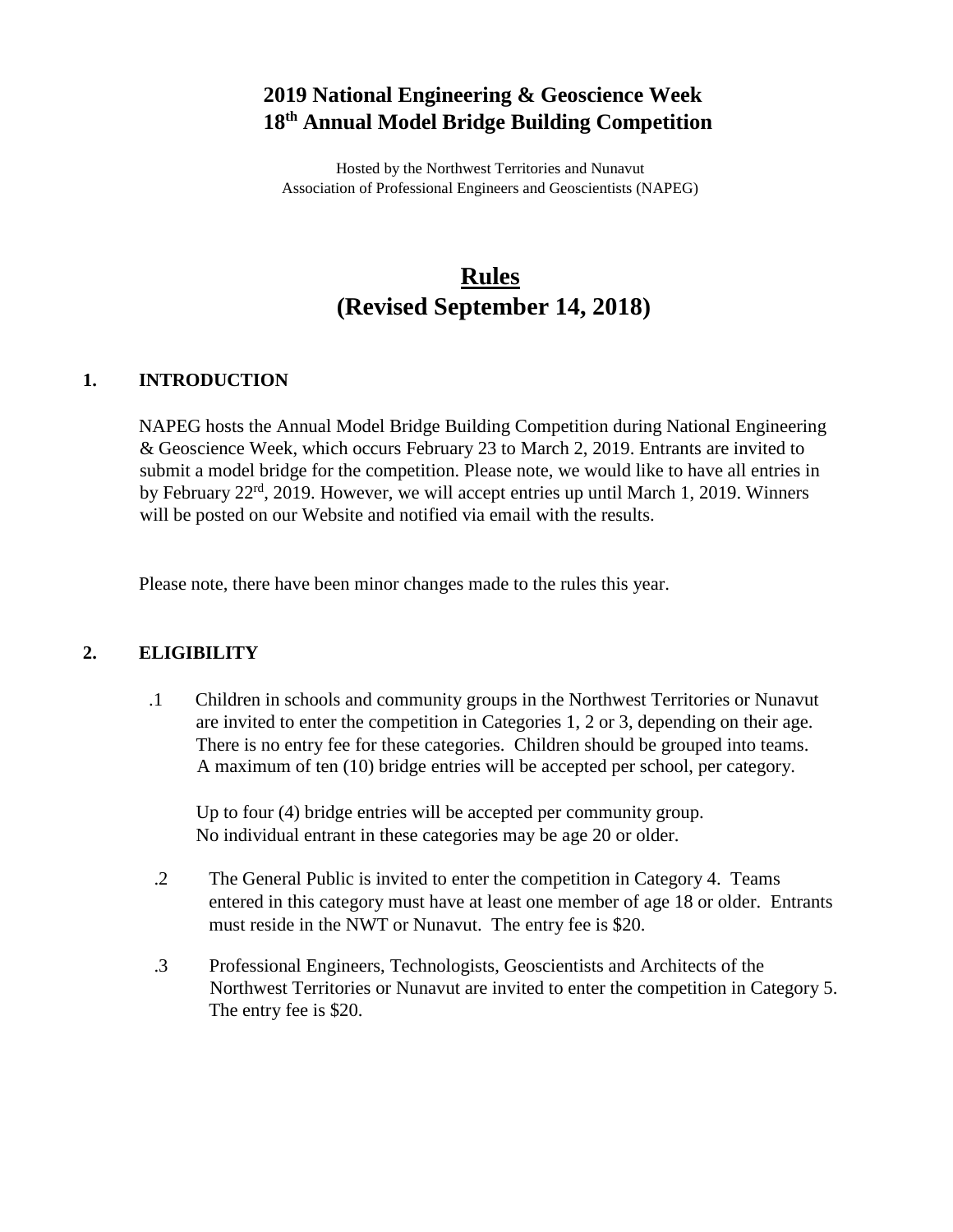## **3. CATEGORIES**

| Category 1 | School Students in Kindergarten and Grades 1 to 5. This category includes<br>community groups (Brownies, Guides, Cubs, Scouts, etc.) |
|------------|--------------------------------------------------------------------------------------------------------------------------------------|
| Category 2 | School Students in Grades 6 to 8. This category includes community groups<br>(Pathfinders, Scouts, etc.)                             |
| Category 3 | School Students in Grades 9 to 12. This category includes community groups<br>(Pathfinders, Senior Branches, Ventures, etc.)         |
| Category 4 | The General Public.                                                                                                                  |
| Category 5 | Professional Engineers, Technologists, Geoscientists and Architects                                                                  |

## **4. BRIDGE MATERIAL KITS**

Each Bridge Material Kit consists of 750 grams of wooden sticks, one bottle of "Aleene's Tacky" white glue, an Entry Form and these Rules / Guidelines. A blank copy of the Judges' Evaluation Sheet is also enclosed for information only (this sheet will be completed by the Judges during the competition).

Kits will be provided free of charge to children in schools and community groups (Categories 1,  $2 \& 3$ ). Kits will be provided to other entrants upon payment of the entry fee.

## **5. CONSTRUCTION OF MODEL BRIDGES**

Only wooden Popsicle sticks and any brand of **white craft glue** can be used to construct the bridges. No other materials are permitted. Yellow glue, wood glue, carpenter's glue and epoxy glue are **not permitted.** Any type of glue which requires heat in its application is **not permitted**.

The wooden sticks can be cut to fit as desired. The amount of sticks and glue used in the bridge is limited only by the Dimensions and Weight restrictions.

Please note the following when you design and build your bridge:

During the strength test of the bridge, one horizontal metal bar will be placed perpendicularly across the road deck of the bridge, at the center of the bridge. One vertical rod will apply a downward force onto the horizontal bar. (The horizontal bar and vertical rod are components of NAPEG's test apparatus.) By placing the bar across the road deck in this manner, we ensure that the truss members of the bridge are stressed during the strength test. The builder of the model bridge shall ensure that there is one 3cm x 3cm opening, through the side of the bridge structure, immediately above the bridge deck, to accommodate the horizontal bar.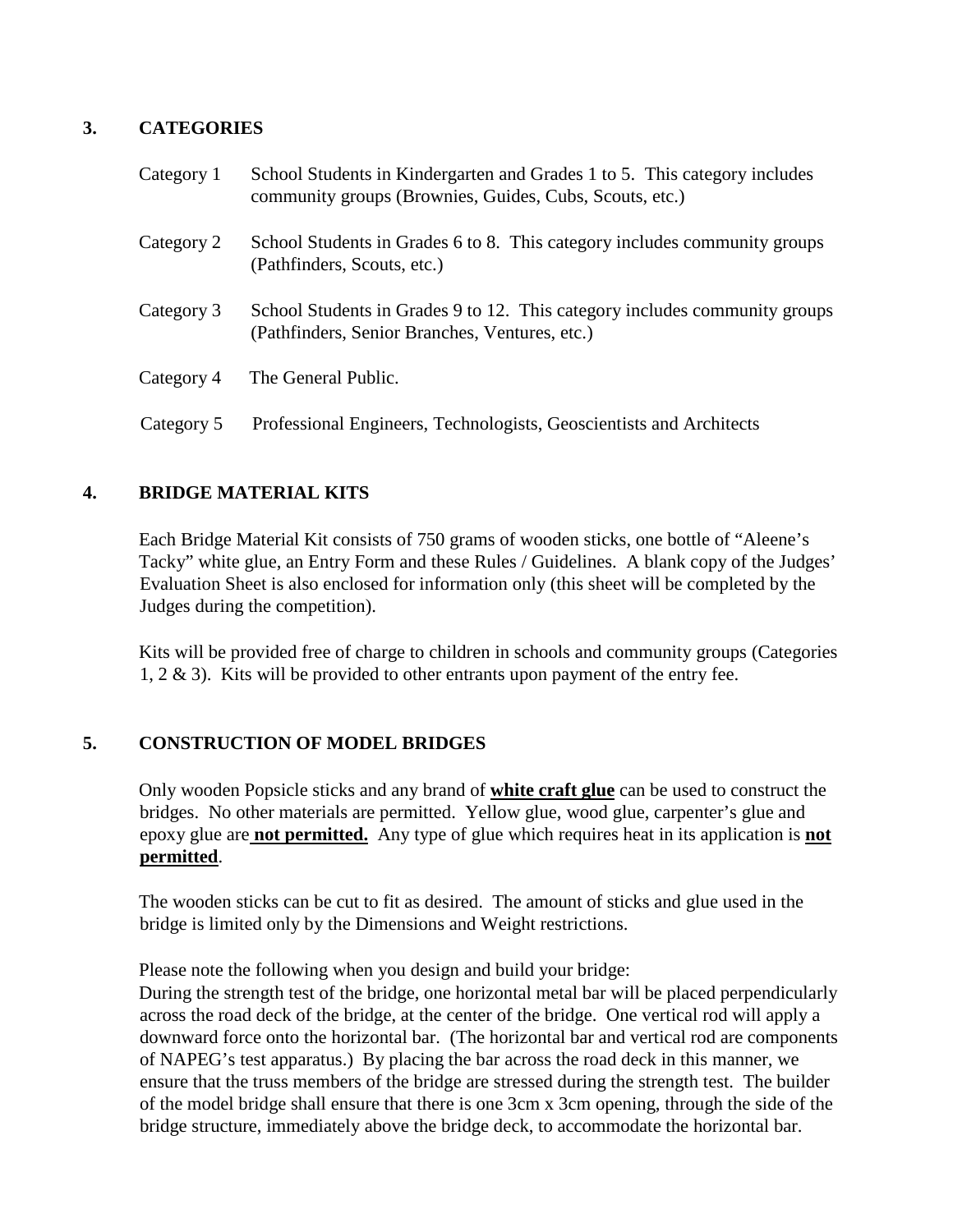Ensure also that there is room for the down rod (3cm x 3cm) to pass through the top of the bridge structure (to rest on the horizontal bar). Refer to diagram of testing device.

Bridges should be built to ensure that the region underneath the horizontal bar is properly reinforced to distribute the force applied during the test.

Refer to Picture 14. in the Guidelines for an image of the Testing Equipment.

#### **6. DIMENSIONS AND WEIGHT**

The length of the bridge must be between 60 cm and 70 cm at its base. This is critical and the bridge will be disqualified if it is shorter than 60 cm and will be penalized if it is longer than 70 cm at the base.

The road surface of the bridge can be curved, if desired, but must be at least 4 cm wide along its entire length. The road surface is the part of the bridge deck available to be used by a model car traveling over the bridge.

Please note, the road must be sufficiently 'smooth' and continuous enough to allow a small model car (ex. Hot Wheels) to travel unobstructed along the length of the bridge.

The overall width of the bridge shall not exceed 14 cm. This is critical and the bridge will be penalized if it is wider than 14 cm.

The overall height of the bridge shall not exceed 14 cm. Overall height means from lowest point to highest point. This is critical and the bridge will be penalized if it is higher than 14 cm.

The weight of the bridge shall not exceed 600 grams. "Weight" means finished weight, including sticks and glue, and includes all attachments submitted with the bridge. Penalties will be assessed against overweight bridges.

## **7. HOW TO ACCUMULATE POINTS IN THE COMPETITION**

- 1. Keep the glued joints clean and trimmed. At the joints, be sure to overlap the sticks and wipe off excess glue.
- 2. If the edges of the bridge are intended to be straight, use a straight edge while building the bridge. Edges that are intended to be parallel should look parallel.
- 3. Keep the structure symmetrical.
- 4. Try to use some artistic imagination.
- 5. Try to use engineering principles, to transfer the force from the middle of the bridge to its supports.
- 6. Comply with the "Weights and Dimensions" restrictions, to avoid penalties.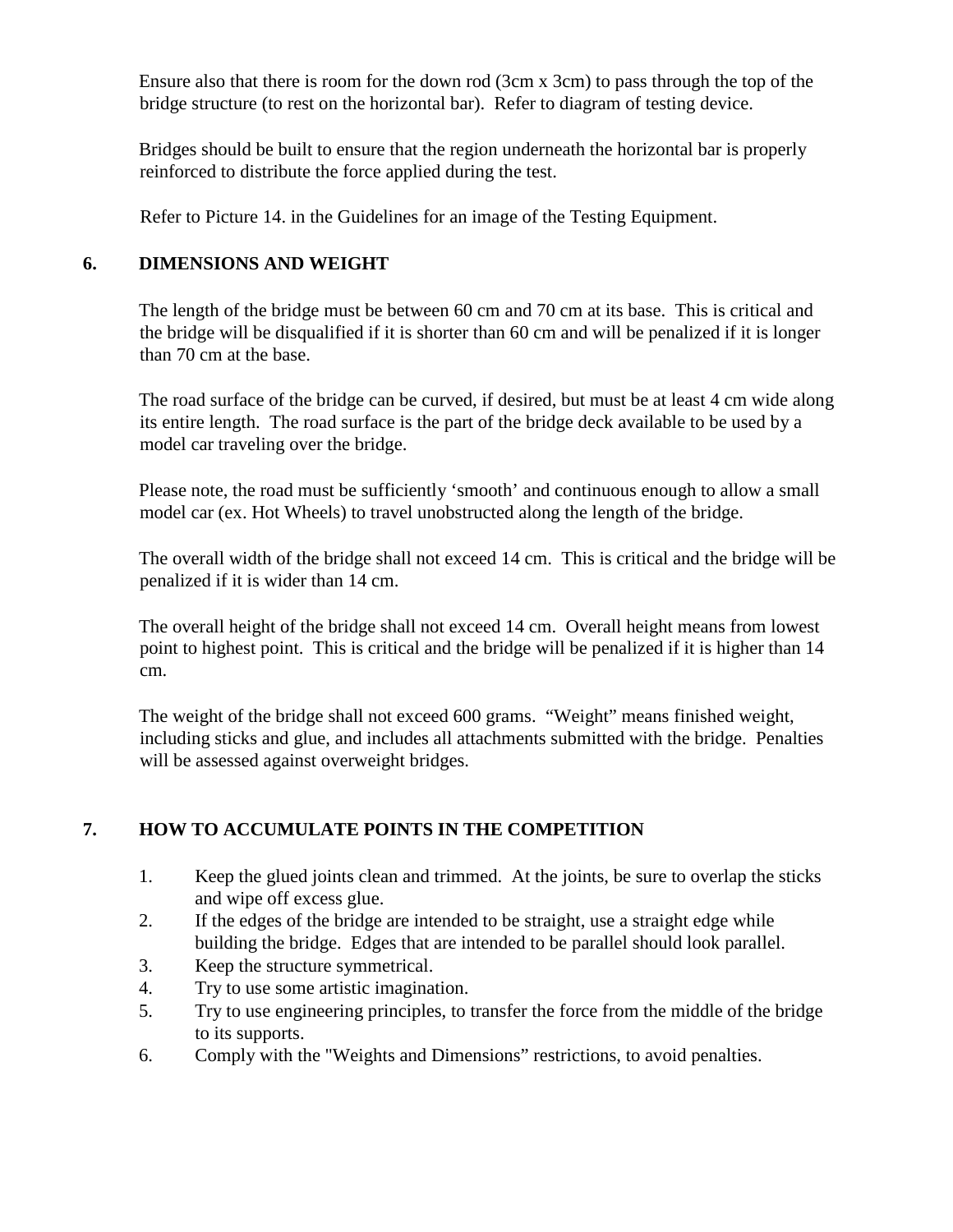#### **8. PENALTIES**

- 1. 50 points will be deducted for bridges that do not have a workable, continuous deck that a hot wheel's car can drive across.
- 2. 1 point will be deducted from the score for each 5 grams that the bridge's weight exceeds 600 grams.
- 3. 2 points will be deducted from the score if the bridge deck is narrower than 4 cm.
- 4. 5 points will be deducted for each 1 cm (or portion thereof) that the bridge's height exceeds 14 cm.
- 5. 1 point will be deducted for each 1 cm that the bridge's width exceeds 14 cm.
- 6. 1 point will be deducted for each 1 cm that the bridge's length exceeds 70 cm.

#### **9. GROUNDS FOR DISQUALIFICATION**

- 1. Any bridge that cannot stand by itself without falling over, will be disqualified.
- 2. Entries will be disqualified if they use any material other than white glue and wooden popsicle sticks.
- 3. Entries will be disqualified if the bridge length is shorter than 60 cm.
- 4. Entries will be disqualified if there is evidence of heat treating (baking, etc.)

| Dimensions and Weight & Penalty Summary |  |  |  |
|-----------------------------------------|--|--|--|
|-----------------------------------------|--|--|--|

| <b>Parameter</b>     | Limit             | <b>Penalties</b>                                  |  |
|----------------------|-------------------|---------------------------------------------------|--|
| Bridge Weight        | Maximum 600 grams | Deduct 1 point for each 5 grams over limit        |  |
| Roadway Width        | Minimum 4 cm      | Deduct 2 points if roadway is narrower than 4 cm. |  |
| Bridge Height        | Maximum 14 cm     | Deduct 5 points for each 1 cm in excess of 14 cm. |  |
| Bridge Width         | Maximum 14 cm     | Deduct 1 point for each 1 cm in excess of 14 cm.  |  |
| <b>Bridge Length</b> | Minimum 60 cm     | Disqualified if shorter than 60 cm                |  |
| <b>Bridge Length</b> | Maximum 70 cm     | Deduct 1 point for each 1 cm in excess of 70 cm.  |  |
| Allowance for test   |                   | Deduct up to 5 points if the bridge fails to make |  |
| rods                 |                   | allowance for the perpendicular test piece or the |  |
|                      |                   | down rod.                                         |  |
| <b>Workable Deck</b> |                   | Deduct 50 points for bridges that do not have a   |  |
|                      |                   | workable, continuous deck that a Hot Wheel's car  |  |
|                      |                   | could drive across                                |  |
|                      |                   |                                                   |  |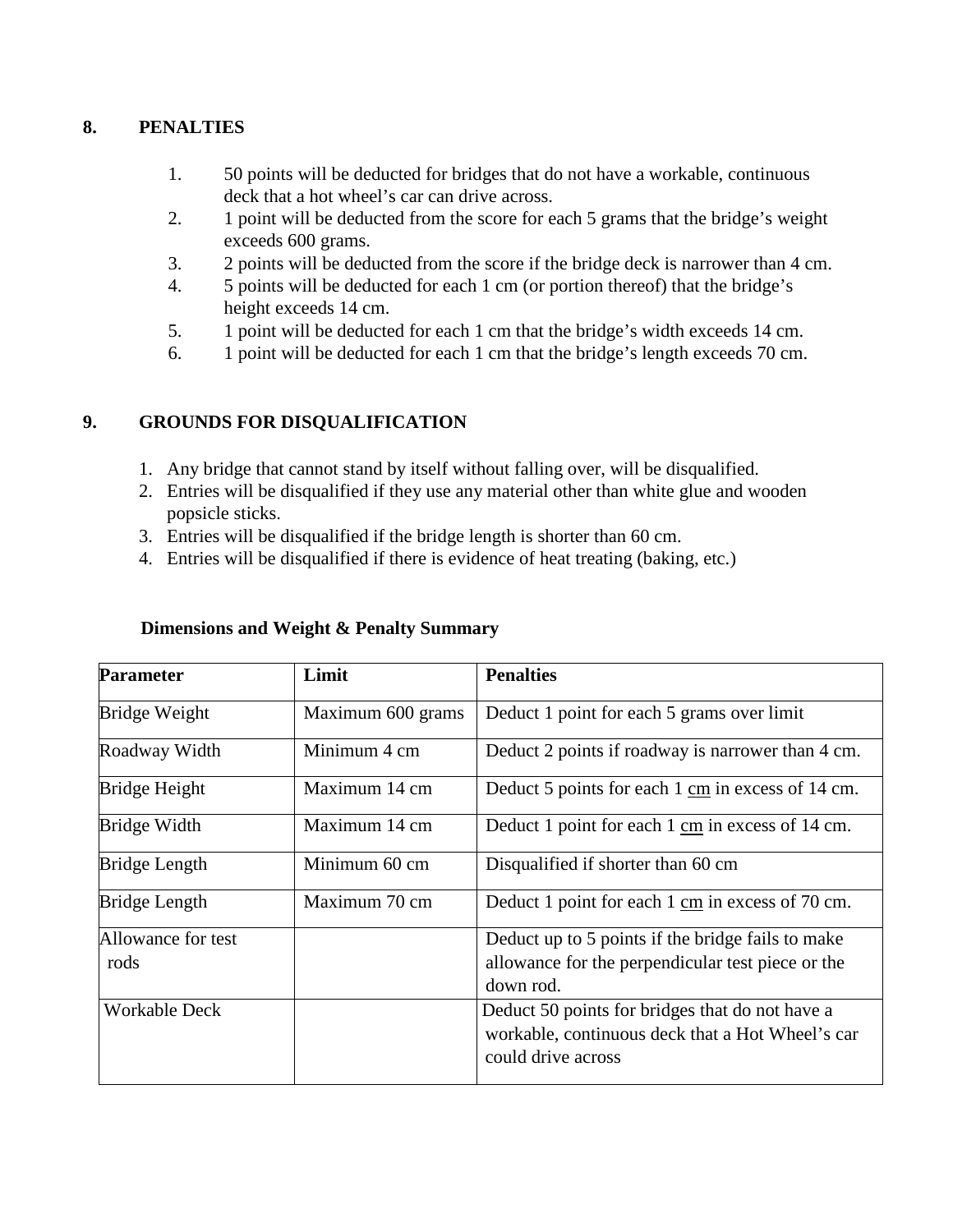| <b>Self-Supporting Bridge</b> | Disqualified, ANY bridge that cannot self-    |
|-------------------------------|-----------------------------------------------|
|                               | support on the testing equipment (pictured in |
|                               | Guidelines) will be disqualified.             |
|                               |                                               |
|                               |                                               |

#### **10. LABELING**

All finished bridges are to be labeled or identified (ex. Team name, individual's name, SCHOOL and COMMUNITY name, etc.).

## **11. SHIPPING**

- 1. Bridges should be shipped in the boxes provided with some cushioning to prevent damage during transportation. If any minor damage occurs during shipping, a representative of NAPEG will repair the damage to the best of their ability, without improving on the original structural integrity of the bridge.
- 2. Bridges should not be shipped while glue is still wet. A 48-hour drying period is recommended before shipping your bridge.
- 3. **Bridge entries should arrive at the NAPEG office (address listed below) by February 22, 2019**. However, we will accept entries up until March 1, 2019.

Please send the completed kits to:

NAPEG Office 201, 4817-49th Street Yellowknife, NT X1A 3S7

4. **If you live in a remote northern community, please check with NAPEG, as we may have prior arrangements with your local air service provider for free return shipping.**

## **12. JUDGING AND TESTING OF BRIDGES**

The judging of the bridges is comprised of 4 main areas: Quality of Construction (12 points maximum); Application of Engineering Principles (12 points maximum); Aesthetics (6 points maximum); and, Strength Factor (70 points maximum).

(A Judges' Evaluation Sheet is included in this kit for information only. The sheet will be used by the judges during the competition.)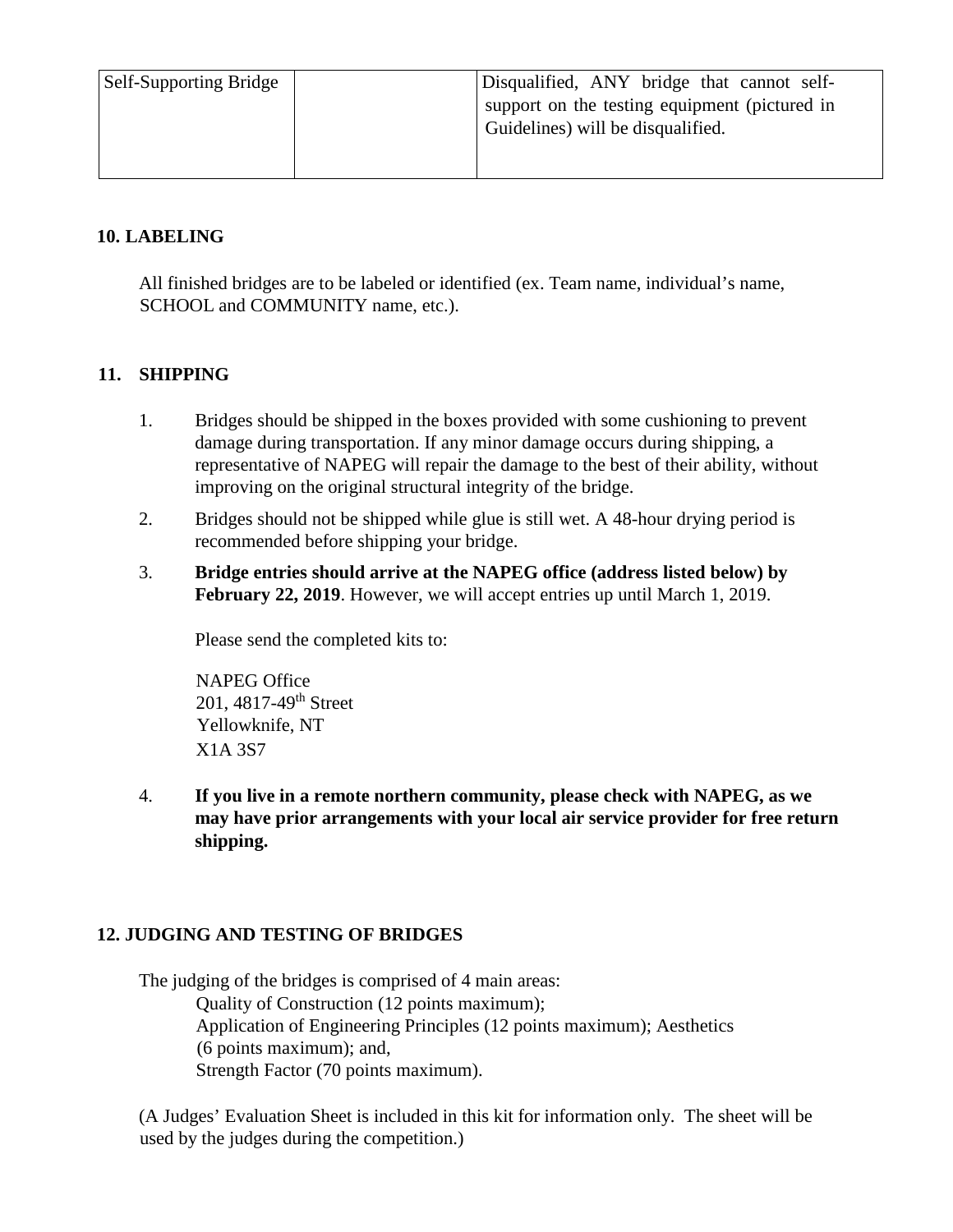The 'Quality of Construction', 'Application of Engineering Principles' and 'Aesthetics' aspects of the competition will judge the model bridge on bridge build quality, good engineering design and whether the bridge has artistic merit.

The bridges will then be subjected to a Strength Factor test in which a downward force will be applied to the bridge and the force will be gradually increased until the bridge fails. This force will be recorded on the Evaluation Sheet. A bridge is considered to fail when it breaks or sags more than 9 cm.

During the test, the bridge will rest on two blocks placed exactly 50 cm apart. These blocks are loose and will resist the downward force applied to the bridge. The blocks will not resist any sideways force exerted on them. Therefore, 'arch' style bridges, which normally require an inward force on the ends of the arch for proper support, will not perform well in this competition.

The Strength Factor will be computed using the formula:

Strength Factor =  $\Delta$ pplied Force (Mass of Bridge) $2$ 

(Strength Factor equals the Applied Force to break the bridge divided by the square of the mass of the bridge)

The bridge with the highest Strength Factor will be given a score of 70. All other bridge entries within the category will be given a score less than 70, based on the ratio of their Strength Factor score to the highest Strength Factor score.

The bridges will be judged and tested on Saturday, March  $2<sup>nd</sup>$ , 2019 in Yellowknife from 11:00 am to 3:00 pm.

## **13. PRIZES –**

The following prizes will be awarded to the winning teams in Categories 1, 2, 3 and 4.

| Category                                                              | 1 <sup>st</sup> Place Prize | $2nd$ Place Prize | 3 <sup>rd</sup> Place Prize |
|-----------------------------------------------------------------------|-----------------------------|-------------------|-----------------------------|
| 1. Grades $K - 5$                                                     | \$250.                      | \$150.            | \$75.                       |
| 2. Grades $6 - 8$                                                     | \$400.                      | \$200             | \$100.                      |
| 3. Grades $9-12$                                                      | \$500.                      | \$250.            | \$150.                      |
| 4. General Public                                                     | \$200.                      | \$100.            | \$20 Gift Card              |
| 5.<br>Engineers,<br>Technologists,<br>Geoscientists and<br>Architects | n/a                         | n/a               | n/a                         |